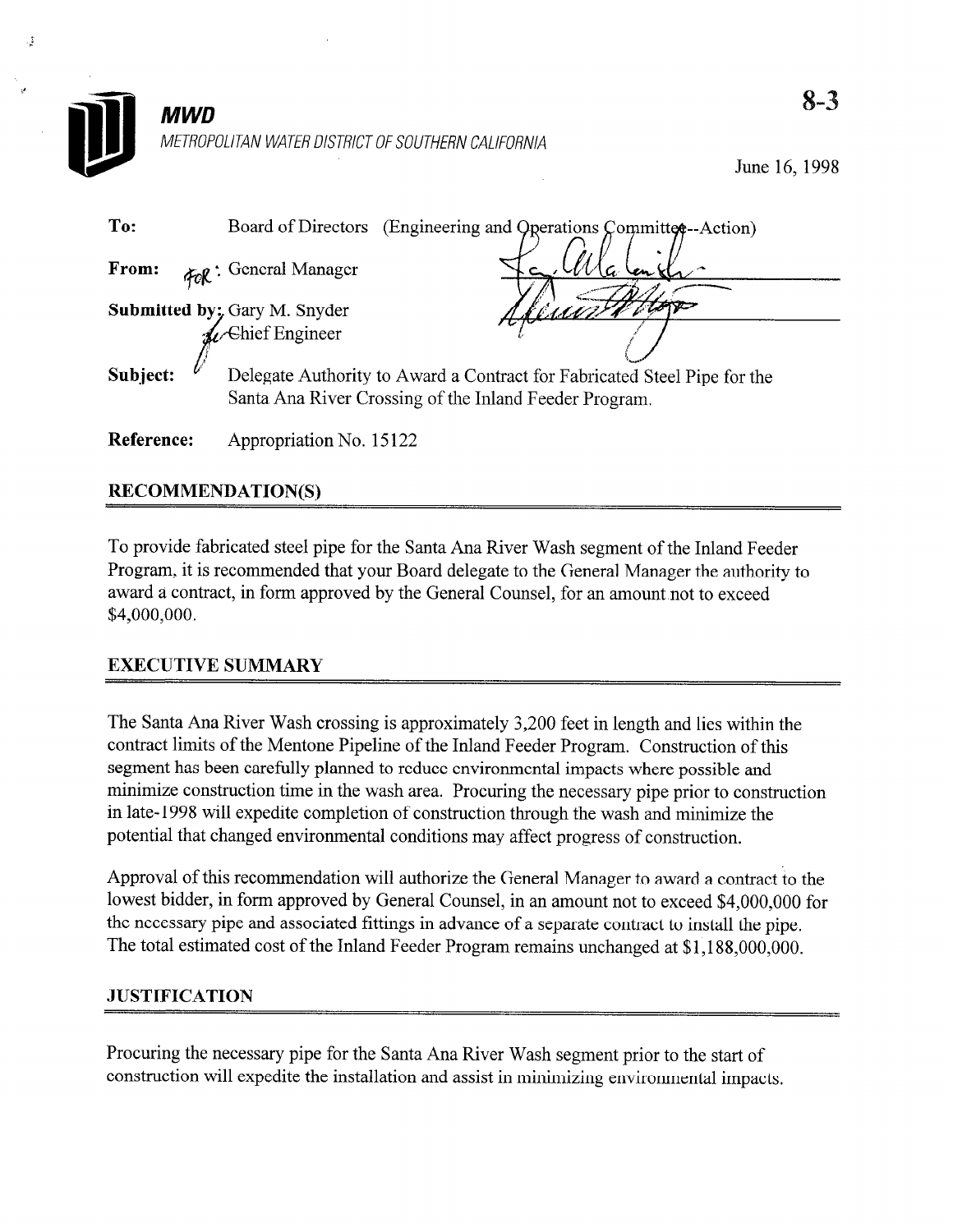## ALTERNATIVE(S) TO PROPOSED ACTION

#### Do not execute advance procurement of pipe

Metropolitan could have the Mentone Pipeline contractor purchase the pipe. This would delay the completion of construction and have possible adverse environmental impacts.

### ACTIONS AND MILESTONES

- $\Box$  Open bids for pipe fabrication mid-July 1998
- 0 Issue Notice-to-Proceed for Mentone Pipeline late-l 998
- 0 Complete construction of Santa Ana River Wash segment mid- 1999

## CEQA COMPLIANCE / ENVIRONMENTAL DOCUMENTATION

In February 1993, your Board certified the Final Environmental Impact Report for the Inland Feeder Program. A supplemental Environmental Impact Report (SEIR) evaluating the potential impacts from pipeline construction has been submitted to your Board for certification in July 1998. (See July Board, Item 7-3). Your Board is required to certify the SEIR prior to approving this requested action.

#### MBE / WBE

The Business Outreach Office, Legal Department, and Engineering Division reviewed the scope of work associated with this solicitation. Subsequent to that review, it was determined that insufficient subcontractable work existed for the purpose of establishing MBE/WBE anticipated levels of participation. However, the specifications did include Metropolitan's policy statement encouraging the use of minority- and women-owned firms.

### DETAILED REPORT

The proposed Mentone Pipeline is an integral component of the Inland Feeder Project. It spans approximately 2.5 miles from the northern boundary of the City of Redlands to the southern boundary of the community of Mentone. The 12-foot-diameter pipeline is made up of two segments: the Santa Ana River Wash crossing to the north, and the segment along Opal Avenue in Mentone to the south.

The Santa Ana River Wash pipeline spans approximately 3,200 feet in length beginning near the boundary between the cities of Highland and Redlands. The pipeline passes through an environmentally sensitive area, where endangered species, namely the Santa Ana Woolly Star and the Slender Homed Spineflower, have been identified. Construction through this area has